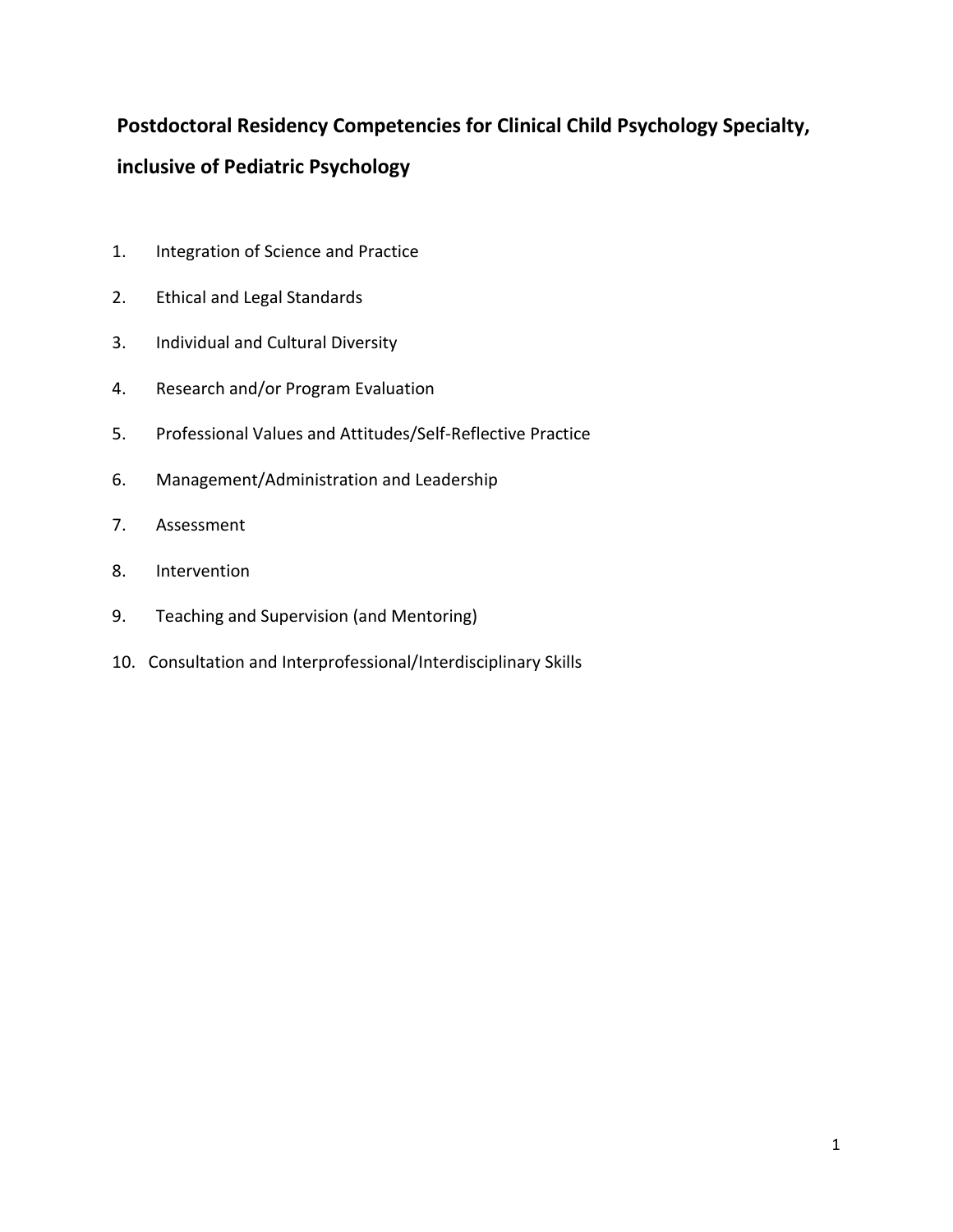# **Postdoctoral Residency Competencies for Clinical Child Psychology Specialty, inclusive of Pediatric Psychology**

#### **1. Integration of Science and Practice**

- Understands, implements, and applies current knowledge of evidence-based approaches to clinical child and/or pediatric psychology practice that integrates the best available scientific literature, clinical expertise, and current and emerging research/technologies.
- Demonstrates the ability to formulate, test, and communicate empirical questions and findings informed by clinical problems encountered, clinical services provided, and the clinical settings within which the postdoctoral resident works.
- Utilizes scientific knowledge in the following key areas of practice including:
	- o Behavioral and cognitive theory
	- o Child and adolescent development
	- o Family dynamics, functioning, and family-based intervention
	- o Assessment related to clinical child/pediatric psychology
	- $\circ$  Developmental and contextual factors contributing to the etiology, course and outcome of pediatric medical conditions
		- Application with culturally diverse youth and families
		- Understanding of the literature regarding incidence, prevalence, natural course, prevention, key signs/symptoms, and impairment/dysfunction for psychopathology and disorders of learning and development in childhood and adolescence.
		- Applies key components of evidence-based practice (i.e., best evidence, clinical expertise, and patient characteristics, culture, values) in selecting appropriate assessment, intervention approaches, recommendations, and supervision methods, and when engaging in consultation with other disciplines.

#### **2. Ethical and Legal Standards**

- Acts in accord with the professional practice setting bylaws, credentialing, privileges, and staffing responsibilities (e.g., documentation, attendance at staff meetings, etc.) as they pertain to postdoctoral residents. Conducts self in an ethical manner in all activities.
- Demonstrates knowledge and acts consistently in accordance with:
	- o The current version of the *APA Ethical Principles of Psychologists and the Code of Conduct*
	- o Relevant laws, statutes, regulations, rules, and policies governing the practice of clinical child/pediatric psychology at the organizational, local, state, regional, and federal levels as well as other relevant professional standards and guidelines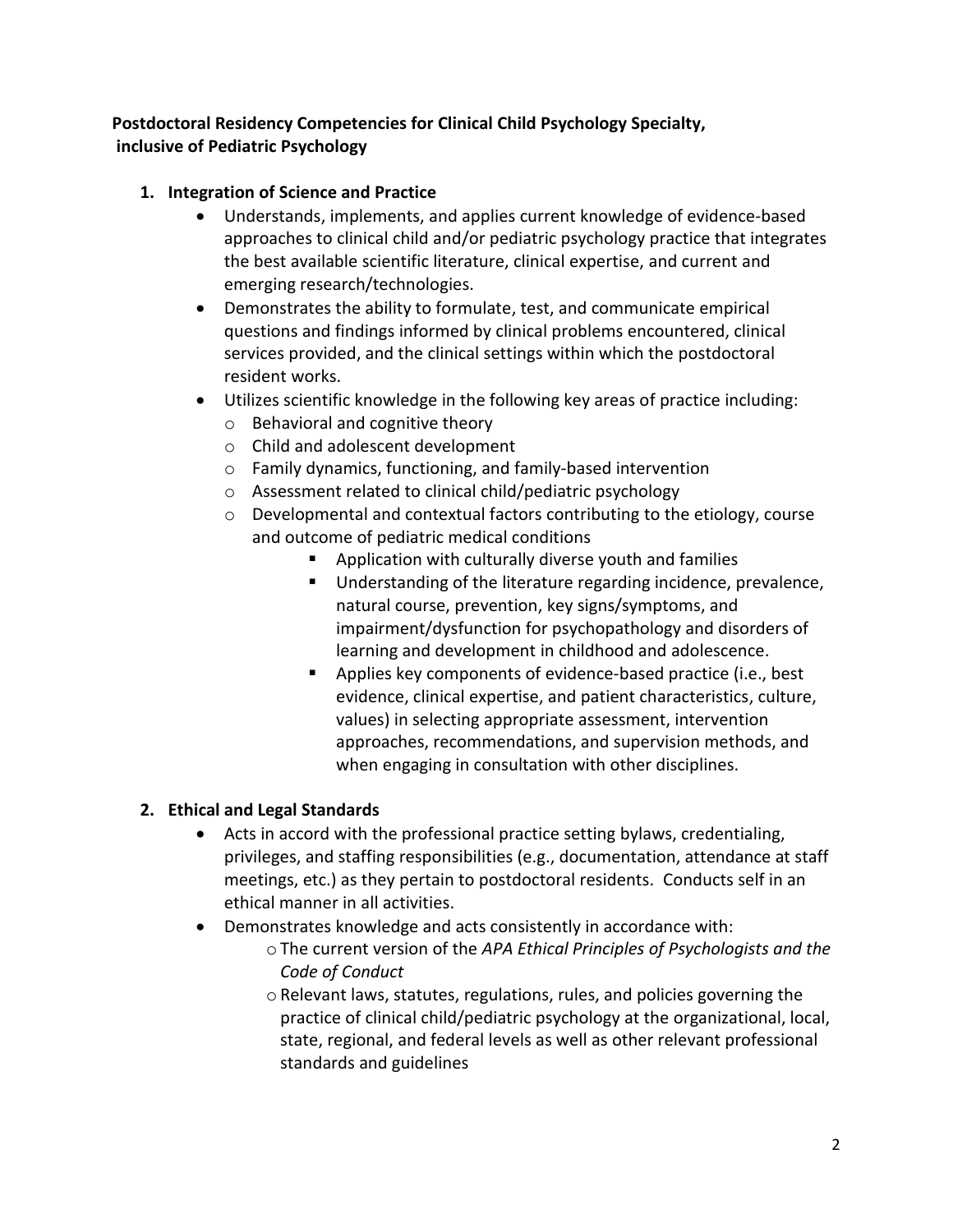- Recognizes and manages ethical and legal issues that arise during psychology professional service, consultation, training, supervision, and research activities. Utilizes professional and legal consultation as appropriate, especially involving ethical dilemmas.
	- $\circ$  Demonstrates an understanding of ethical and legal considerations specific to work with children and adolescents, including:
		- Consent and assent for clinical services and research
		- Confidentiality and privacy of information
		- **Ethical and legal responsibilities when patients transition to** adulthood
- Recognizes and manages conflicts when they arise between the *APA Ethical Principles of Psychologists and Code of Conduct* and ethical codes of other health care team members.

# **3. Individual and Cultural Diversity**

- Demonstrates awareness of diversity-related characteristics in oneself and others, including patients, families, and fellow health care providers. This includes:
	- o An understanding of how one's personal/cultural history, attitudes, and biases may affect how one conceptualizes and interacts with people different from oneself.
	- o An ability to work effectively with individuals, families, and other professionals whose group membership, demographic characteristics, or worldviews create conflict with (or challenges) their own.
- Develops effective and productive relationships with diverse individuals, families, and groups.
- Selects, implements, and monitors clinical, research, and educational efforts based on knowledge (and current research) of diversity-related characteristics, including health belief models and attitudes towards physical and mental health and wellness. This should include integration of how cultural, linguistic, disability, and other demographic and socioeconomic factors affect assessment and intervention.
- Accounts for the relations between environmental, social, health disparity, and cultural factors on the development and maintenance of mental and physical health problems when assessing and treating psychological and physical health conditions or implementing prevention efforts and promoting wellness.
	- o Demonstrates sensitivity to diversity considerations specific to work with children, adolescents, and families including:
		- **Diversity in family constellations and roles**
		- **Cross-generational issues**
- Pursues professional development, continuing education, and multicultural experiences to enhance skills and knowledge of individual and cultural diversity.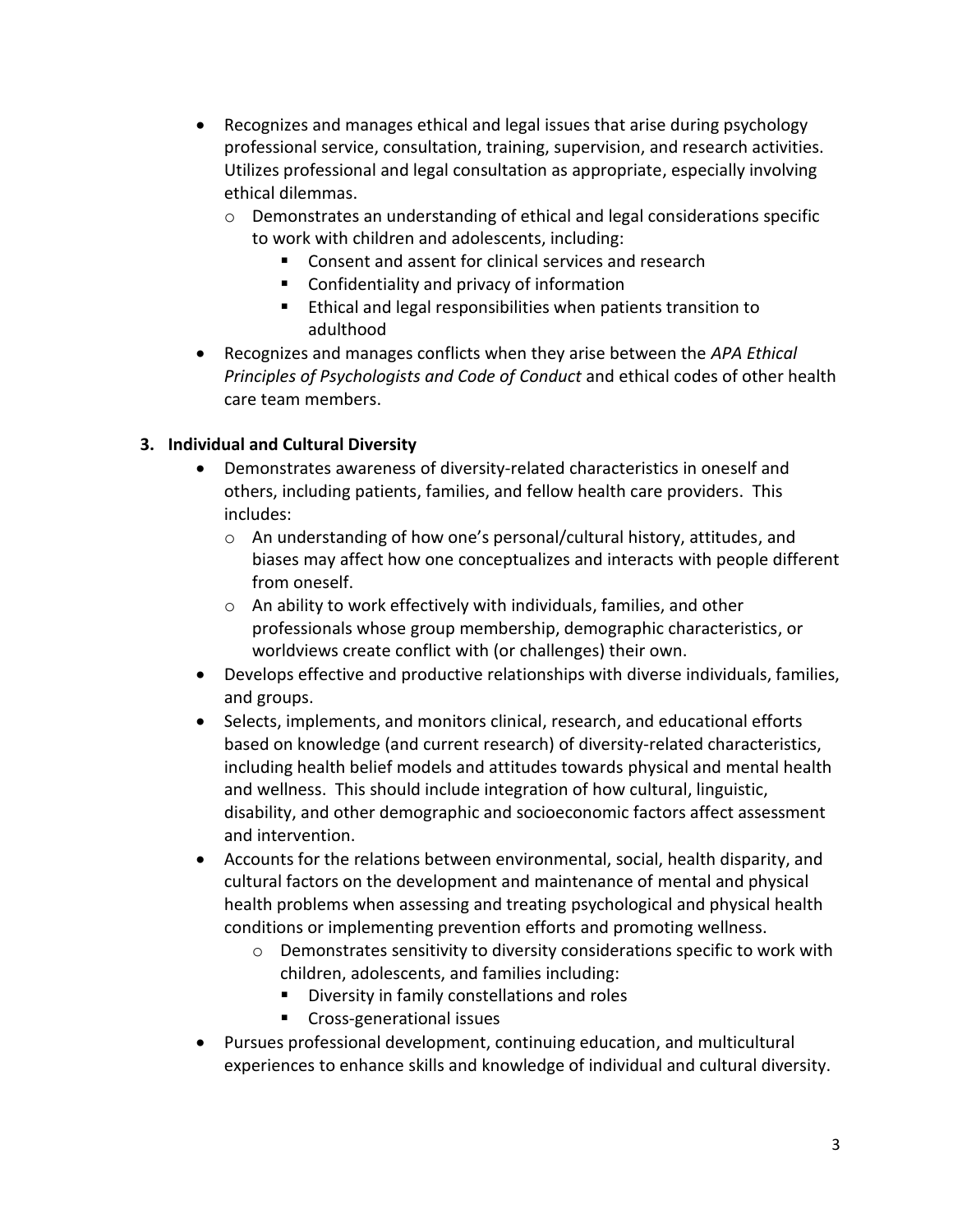#### **4. Research and/or Program Evaluation**

- Applies scientific methods accurately and effectively from psychology and related health disciplines. Can formulate research study design, evaluate outcomes, and communicate results effectively.
- Applies knowledge of the existing clinical child/pediatric psychology literature to generate new research questions, determine effective design, propose analytic structure, and discuss limitations as applied to research/program evaluation
- Demonstrates proficiency in maintaining knowledge of current clinical child/pediatric literature, judging the merits of studies, applying knowledge of current literature to clinical work, and translating research findings to different audiences when appropriate

# **5. Professional Values and Attitudes/Self-Reflective Practice**

- Demonstrates an emerging professional identity as a clinical child/pediatric psychologist who understands unique contributions of clinical child/pediatric psychology to health care and wellness across settings.
- Understands the importance of board certification in clinical child/pediatric psychology for specialist recognition and ongoing assessment.
- Engages in ongoing reflective self-assessment regarding skills, knowledge, and limits of competence (e.g., research/knowledge base and skill sets necessary for practice).
- Maintains collegial relationships and demonstrates effective interpersonal skills, communicates effectively, and develops productive relationships with peers, trainees, supervisors, other professionals, and members of the community, including the ability to manage difficult communication and problem-solve these situations successfully
- Demonstrates professional acumen and comportment.
- Exhibits awareness of personal and professional problems and demonstrates positive coping strategies with personal and professional stressors and challenges; particularly in the context of working with children and families.

# **6. Management/Administration and Leadership**

- Able to develop or enhance a clinical child/pediatric psychology practice, educational program, or program of research.
- Demonstrates awareness of the business of a clinical child/pediatric psychology practice, educational program, and/or research program using knowledge of the structure, regulation, and financing of the health care system and/or grants administration.
- Demonstrates leadership within an interprofessional team or organization in the health care setting (e.g., coordinating data collection for an interdisciplinary research project, team leadership, leadership of a committee).

# **7. Assessment**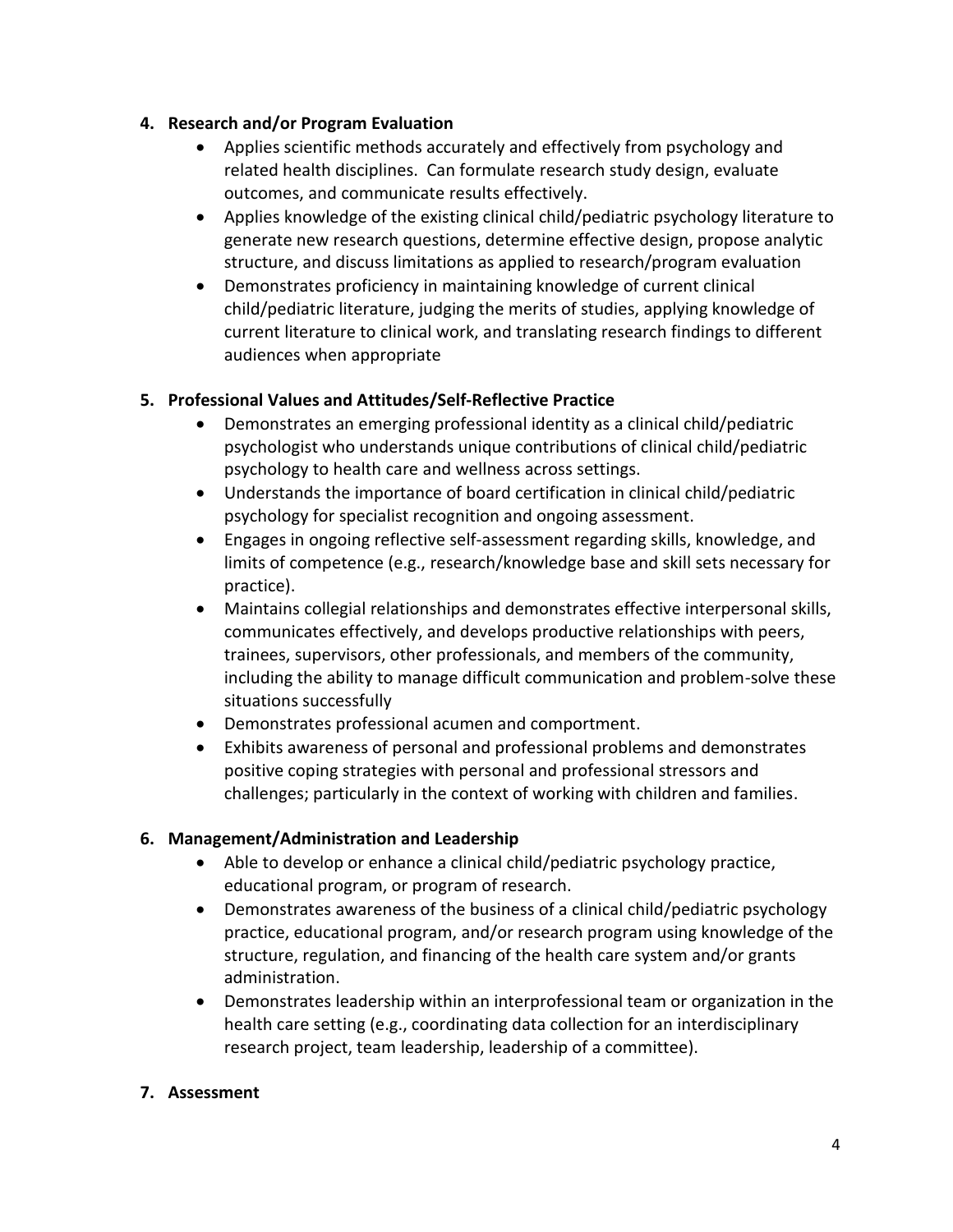- Selects, administers, scores and interprets evidence-based biopsychosocial and cognitive assessment tools appropriate to the child's developmental level and presenting concern
- Conducts developmentally appropriate and culturally sensitive comprehensive biopsychosocial interviews. Collects relevant data using multiple sources and methods appropriate for identified presenting problems and assessment question; synthesizes information to inform case conceptualization and recommendations.
- Effectively and accurately communicates assessment findings in verbal and written form to various consumers (patients, caregivers, school and medical teams) and professional contexts (e.g., individual meeting with patient, family meeting, interprofessional healthcare or school meeting).
- Flexibly uses assessment strategies that are responsive and respectful of the diverse needs of patients, caregivers, families and referral sources.
- Demonstrates awareness of ethical principles in the assessment of minors and families.

#### **8. Intervention**

- Develops and maintains appropriate therapeutic relationships with children and families.
- Formulates treatment interventions integrating biopsychosocial information from developmentally appropriate, evidence-based assessment tools.
- Implements prevention, treatment, and/or health promotion interventions using new and emerging health technologies when applicable/available.
- Implements evidence-based biopsychosocial interventions to prevent or treat mental health issues in children and adolescents.
- Evaluates, selects, and administers appropriate biopsychosocial assessments to monitor and evaluate the process and outcomes of treatment for patients and families (when applicable); adjusts treatment approach as needed based on the results of these assessments
- Monitors adherence to psychological and/or behavioral interventions and demonstrates skill in addressing issues of compliance, adherence, and motivation within the family context.
- Integrates the family as appropriate in treatment planning and intervention.
- Integrates issues related to cultural and individual diversity.
- Demonstrates knowledge of ethical principles related to working with children and adolescents in treatment.

# **9. Teaching and Supervision (and Mentoring)**

 Provides effective education and training on clinical child/pediatric psychology theory, research, and practice to psychologists, trainees, and other professions (i.e., interprofessional education).